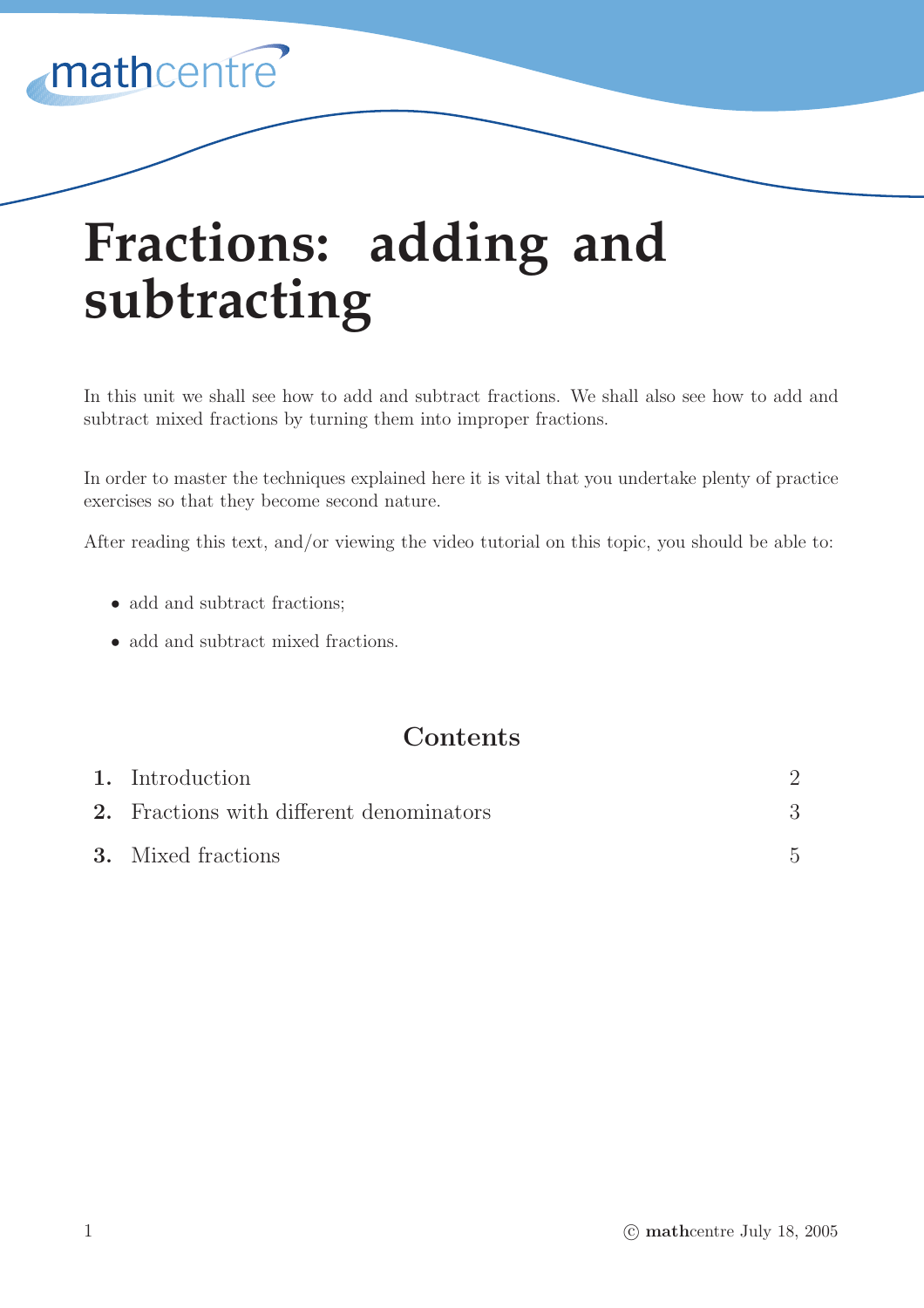# **1. Introduction**

Here is a simple example of adding fractions: calculate  $\frac{1}{5} + \frac{2}{5}$  $\frac{2}{5}$ .

To understand this, suppose we have a cake and divide it into five equal pieces. Each piece is a fifth, or  $\frac{1}{5}$ , of the cake. If we take one fifth, and then a further two fifths, we have taken a total of three fifths:



#### Example

Calculate  $\frac{1}{8} + \frac{1}{8} + \frac{5}{8}$  $\frac{5}{8}$ . Solution

$$
\frac{1}{8} + \frac{1}{8} + \frac{5}{8} = \frac{7}{8}.
$$

In both of these examples we were adding 'like' things. In the first example we were adding fifths, and in the second we were adding eighths. So in both cases the denominators were the same. So to add 'like' fractions we just add the numerators.

The process is similar for subtraction, but we take away instead of adding.

#### Example

Example

Solution

Calculate  $\frac{3}{5} + \frac{4}{5}$ 

 $\frac{4}{5}$ .

Calculate  $\frac{5}{8} - \frac{3}{8}$  $\frac{3}{8}$ . Solution

| $\frac{5}{8}$<br>$\hspace{0.1mm}$ | $\frac{3}{8}$ | = | $\frac{2}{8}$ |     | $\frac{1}{4}$ .  |
|-----------------------------------|---------------|---|---------------|-----|------------------|
| $\frac{3}{5}+\frac{4}{5}$         |               |   | $\frac{7}{5}$ | $=$ | $1\frac{2}{5}$ . |



When adding or subtracting 'like' fractions, when the denominators are the same, just add or subtract the numerators.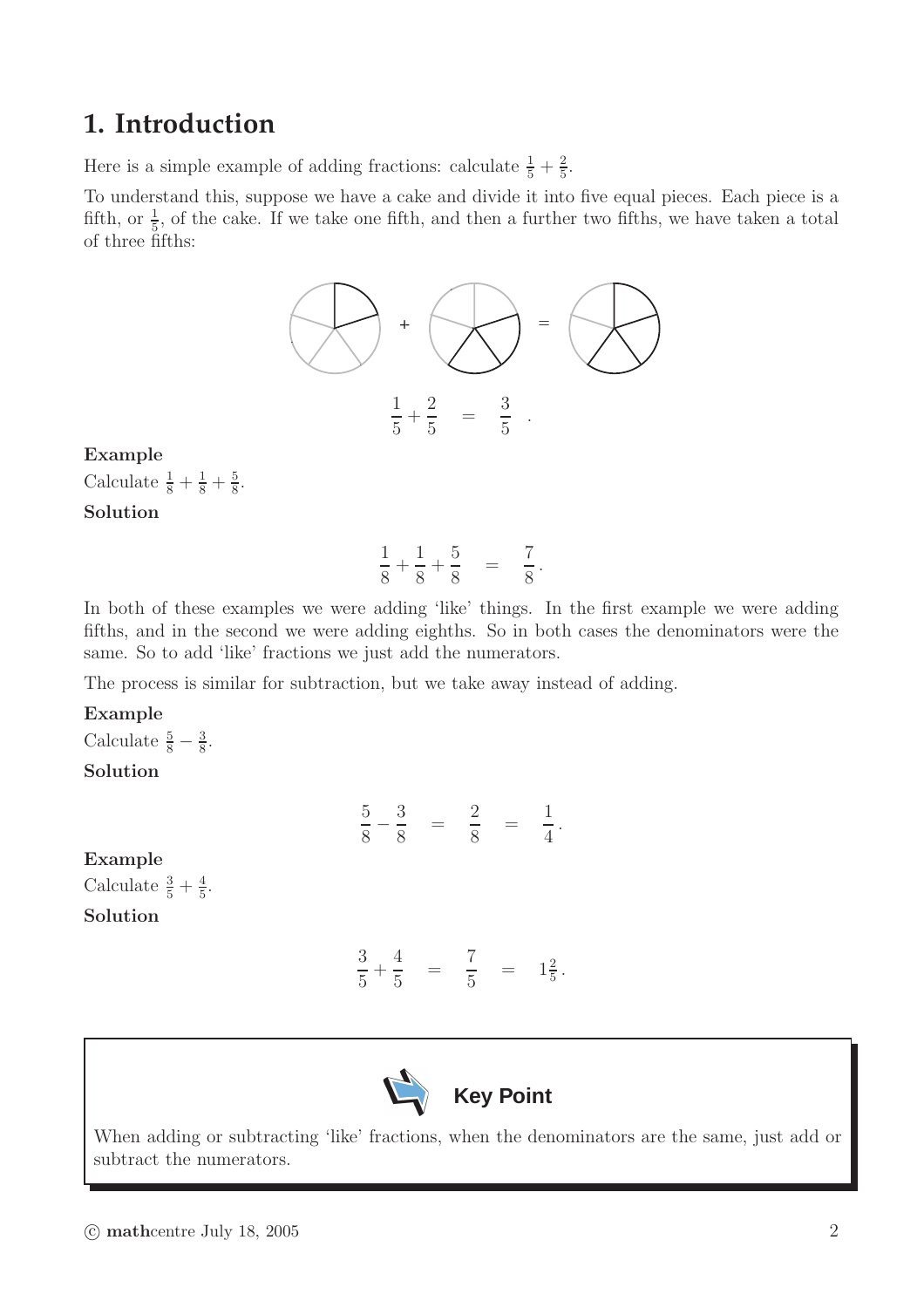#### Exercises

1. Add the following fractions:

(a)  $\frac{1}{6} + \frac{3}{6}$  $\frac{3}{6}$  (b)  $\frac{1}{8} + \frac{1}{8} + \frac{3}{8} + \frac{5}{8}$  $\frac{5}{8}$  (c)  $\frac{3}{10} + \frac{4}{10} + \frac{7}{10}$ 10

2. Subtract the following fractions:

(a) 
$$
\frac{7}{8} - \frac{3}{8}
$$
 (b)  $\frac{9}{10} - \frac{2}{10}$  (c)  $\frac{11}{12} - \frac{4}{12}$ 

## **2. Fractions with different denominators**

What happens when we want to add or subtract fractions where the denominators are not the same? Let us look at a simple case. What is  $\frac{1}{2} + \frac{1}{4}$  $\frac{1}{4}$ ?

If we think of a pizza cut in half and then into quarters, we can see that if we take a half and then a quarter we will have taken a total of three quarters.



So  $\frac{1}{2}$  is equivalent to  $\frac{2}{4}$ , and then adding  $\frac{1}{4}$  gives us  $\frac{3}{4}$  in total:

$$
\frac{1}{2} + \frac{1}{4} = \frac{2}{4} + \frac{1}{4} = \frac{3}{4}.
$$

Example

Calculate  $\frac{3}{4} + \frac{3}{8}$  $\frac{3}{8}$ .

#### Solution



If we change the quarters into eighths, it becomes straightforward. The fraction  $\frac{3}{4}$  is equivalent to the fraction  $\frac{6}{8}$ , and since the fractions now have the same denominator, we can just add the numerators:

$$
\frac{3}{4} + \frac{3}{8} = \frac{6}{8} + \frac{3}{8} = \frac{9}{8} = 1\frac{1}{8}.
$$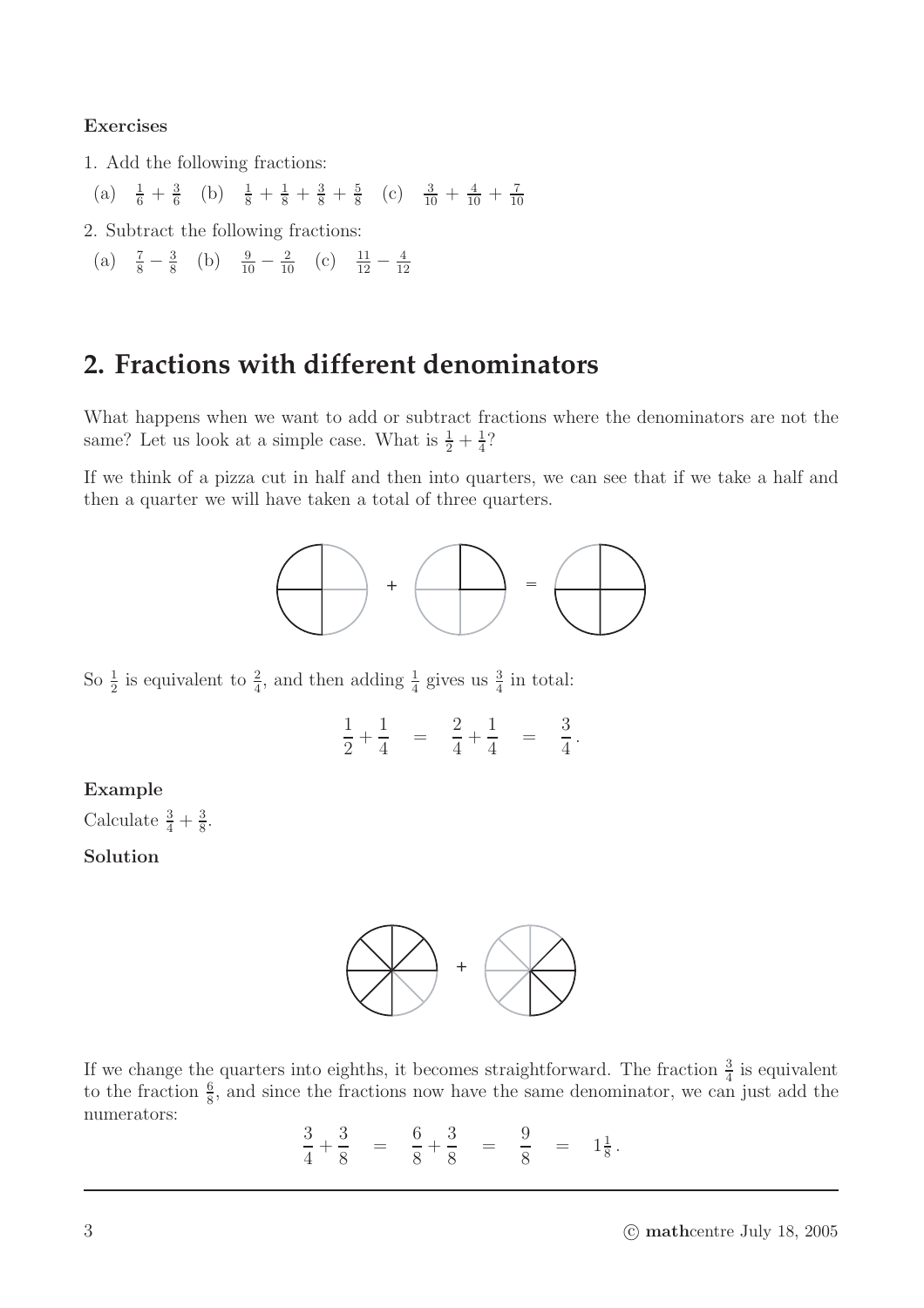So far our examples have used fractions within the same family, where it is easy to see a connection between the fractions. For instance, quarters fit exactly into a half, and eighths fit exactly into a quarter. We shall now look at what happens when we add  $\frac{1}{2}$  and  $\frac{1}{3}$ .



This time  $\frac{1}{2}$  will not fit exactly into  $\frac{1}{3}$ , nor will  $\frac{1}{3}$  fit exactly into a  $\frac{1}{2}$ . So we need to find a number that can be divided exactly by both 2 and 3, and then split each whole into that number of pieces. Now 6 can be divided by both 2 and 3, so if we split each whole into 6 pieces then we can see that  $\frac{1}{2}$  is  $\frac{3}{6}$  and  $\frac{1}{3}$  is  $\frac{2}{6}$ .



So we have

1 2  $+$ 1 3 = 3 6  $+$ 2 6 = 5  $\frac{1}{6}$ .

#### Example

Calculate  $\frac{1}{4} + \frac{2}{5}$  $\frac{2}{5}$ .

#### Solution

Again quarters and fifths are different sizes of fraction, and we cannot exactly fit quarters into fifths or fifths into quarters. So we need to find a size of fraction that will fit into both quarters and fifths.

Let us start by listing some numbers that can be divided by 4:

 $4, 8, 12, 16, 20, 24, \ldots$ 

And here are some numbers that can be divided by 5:

 $5, 10, 15, 20$  —

and now we see that 20 can be divided by both 4 and 5. It is the smallest number in both the lists, so we shall split both wholes into 20 equal pieces.

If we look at this numerically, what we are doing is finding the smallest number that can be divided by the two denominators. The denominators are 4 and 5, so the number we take is 20. Then we convert the two fractions into equivalent fractions with the same denominator, 20, before adding them. We say that 20 is the common denominator. To find the first equivalent fraction we see how many times 4 goes into 20. It goes 5 times, so we multiply both the numerator, 1, and the denominator, 4, by 5. To find the second equivalent fraction, we see how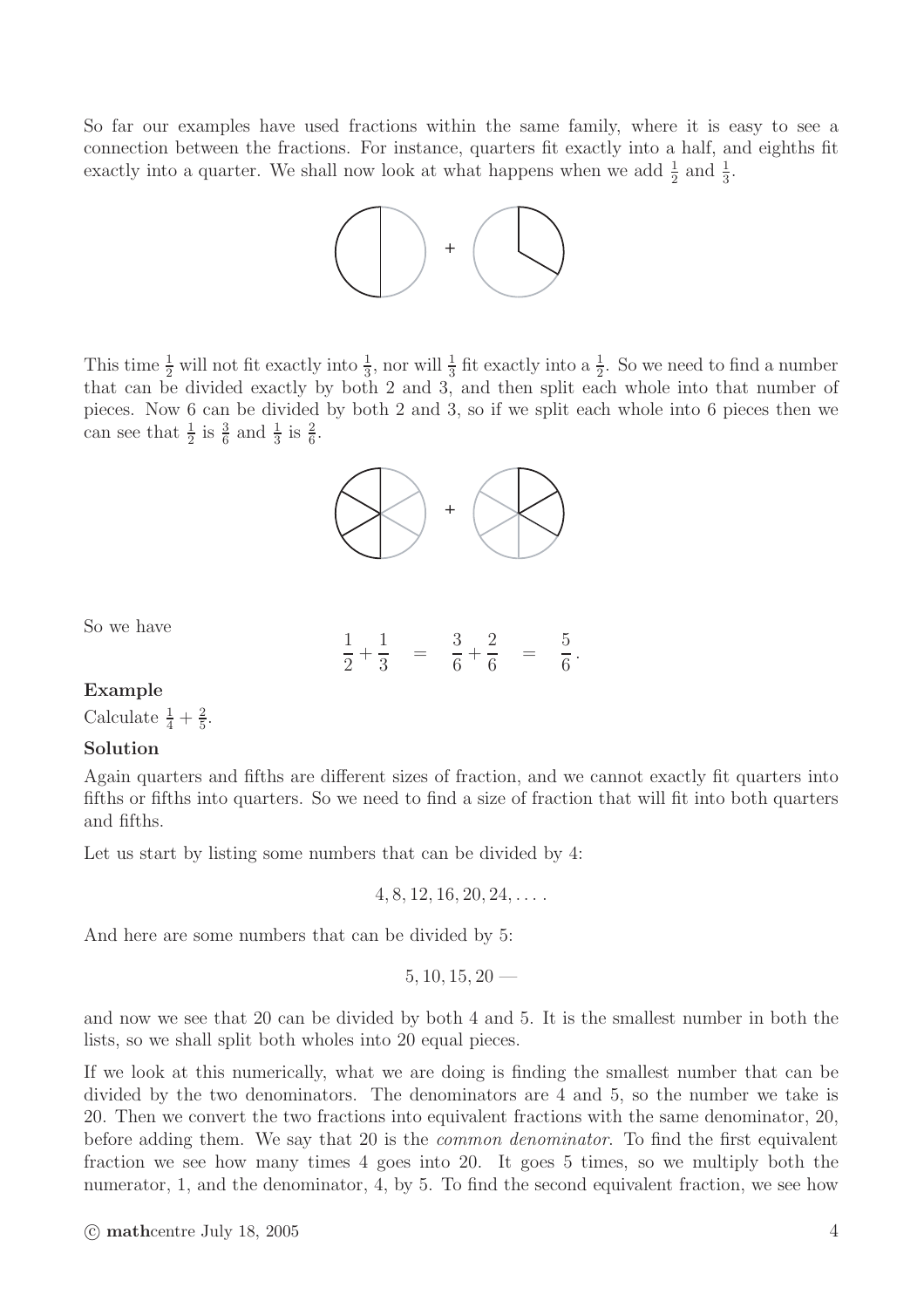many times 5 goes into 20. It goes 4 times, so we multiply both the numerator, 2, and the denominator, 5, by 4:

$$
\frac{1}{4} + \frac{2}{5} = \frac{1 \times 5}{4 \times 5} + \frac{2 \times 4}{5 \times 4} = \frac{5}{20} + \frac{8}{20} = \frac{13}{20}.
$$

Example

Calculate  $\frac{3}{4} - \frac{1}{6}$  $\frac{1}{6}$ .

#### Solution

To carry out this calculation, we must find the smallest number that can be divided by both 4 and 6. That number is 12, so we need to convert both our fractions in to twelfths:

$$
\frac{3}{4} - \frac{1}{6} = \frac{3 \times 3}{4 \times 3} - \frac{1 \times 2}{6 \times 2} = \frac{9}{12} - \frac{2}{12} = \frac{7}{12}.
$$

In all these cases we have been changing the fractions into equivalent fractions before adding or subtracting. The denominator of the equivalent fraction is chosen so that it is the lowest number that can be divided by the other denominators, and it is called the lowest common denominator, or l.c.d. In some cases the l.c.d. can easily be found by multiplying together the denominators of the fractions to be added or subtracted. But, as our last example shows, doing this does not always result in the l.c.d. As you can see, if we had taken  $4 \times 6$  and used 24 as our common denominator, the result would have been  $\frac{14}{24}$  and we would then have needed to find the lowest form of the fraction by dividing both numerator and denominator by any common factors of 14 and 24.

### **3. Mixed fractions**

Now let us look at how to add and subtract mixed fractions. Take, for example,  $5\frac{3}{4} - 1\frac{4}{5}$  $\frac{4}{5}$ . To add or subtract mixed fractions, we turn them into improper fractions first. So

$$
5\frac{3}{4} - 1\frac{4}{5} = \frac{5 \times 4 + 3}{4} - \frac{1 \times 5 + 4}{5}
$$

$$
= \frac{23}{4} - \frac{9}{5}.
$$

Now the improper fractions are treated just the same as before. We find the lowest common denominator of 4 and 5. The l.c.d. is 20, so

$$
\frac{23}{4} - \frac{9}{5} = \frac{23 \times 5}{4 \times 5} - \frac{9 \times 4}{5 \times 4} = \frac{115}{20} - \frac{36}{20} = \frac{79}{20} = 3\frac{19}{20}.
$$

#### Example

Calculate  $1\frac{3}{4} + 6\frac{2}{5} + \frac{5}{2}$  $\frac{5}{2}$ .